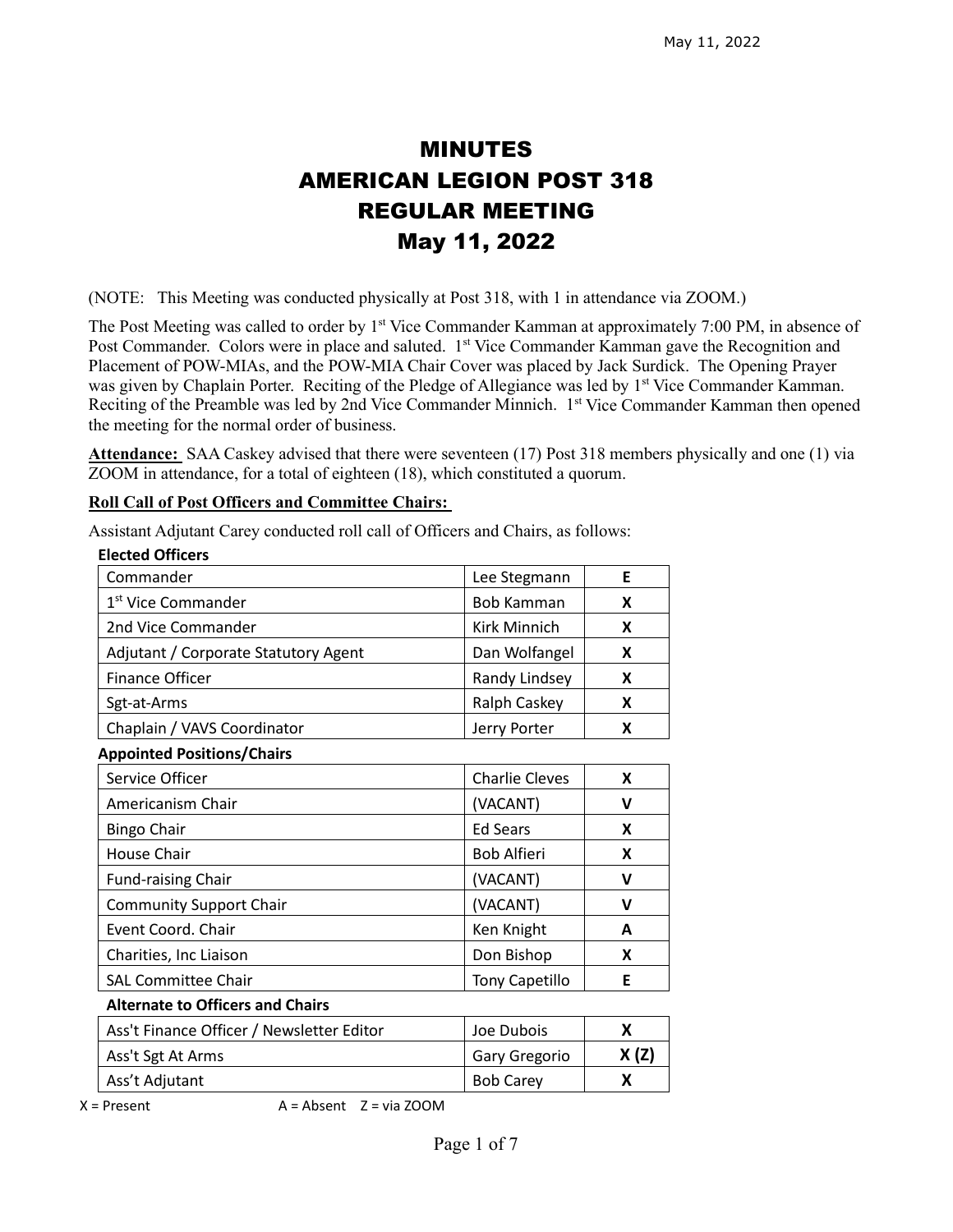$E = Excused (prior notice)$   $V = Vacant$ 

**Minutes:** Assistant Adjutant Carey noted that the Post Meeting Minutes from the April 13, 2022 meeting were posted in Post Meeting Minutes Binder in club room, distributed to all E.C. members, and sent to Post Web-Master for posting on Post web-site. *Upon motion made (Bishop), and seconded (Minnich), motion to approve the Minutes passed unanimously.* 

**Executive Committee Notes:** Assistant Adjutant Carey advised that the April 27, 2022 E.C. Meeting Minutes, in full printed format, had been placed in the E.C. Meeting Minutes binder in the clubroom bookcase, and distributed to all E.C. members, and have been submitted for posting on Post web-site. A summary of noteworthy items or actions from the April 27, 2022 E.C. Meeting were reported as follows**:**

- Approved adding member Rob Heberly to Post 318 slate of 2022-2023 candidates for position of Post Chaplain, which completed the slate with a minimum of one candidate for each Post Officer position.
- Confirmed Post 318 would be represented at 4<sup>th</sup> District Conference by Commander Stegmann and Adjutant Wolfangel, so Delegate Form could be timely submitted.
- Authorized Adjutant Wolfangel to renew subscriptions to Navy / Air Force / Marine Times Magazines, and to add subscription to Army Times Magazine, for a total cost of \$112 per year (Post funds).
- Authorized Don Bishop to order 50 Security Key Cards to accommodate new SAL members and additional new Post Members, at approximately a total of \$350. (Post funds).
- Requested letter of appreciation be sent to Fitch High School Concert Choir for their performance at the Post on April 4, 2022, and also approved a donation of \$100 (Post funds) to be sent with the letter.
- Approve disposing of old Bingo Machine by scrapping after salvage of any re-usable parts, since we have had no inquiries or interest in anyone purchasing machine.
- Requested  $2<sup>nd</sup>$  Vice Commander Minnich to set up meeting with Arrow representatives regarding Electronic Bingo Machines consideration.

# **Finance Report:**

Finance Officer Lindsey submitted a written Post Financial Report, as of May 11, 2022, and provided Adjutant with copy for filing, included with these Minutes, and provided copies to members in attendance at this meeting. He reviewed financial data contained within the submitted report, and in addition noted all bills are currently paid, and in addition noted:

- The liquor license fee was paid this month in amount of \$2,844.
- The Fish Frys went very well, and were responsible for Post financial balance only being down about \$500 over last month.
- Bingo and hall rentals have been doing very well thus far this year.
- The IRS Form 990 is in progress; an extension was filed, but it should be completed by end of this month.
- We have received a verbal request to install an ATM at the Post; *this decision is deferred to the next EC meeting.*

# *Upon Motion (Alfieri) to accept the Finance Report, subject to audit, and second (Surdick), motion passed unanimously.*

Ass't Adjutant Carey advised a copy of the financial report would be placed on file along with the Post Meeting Minutes in Post Meeting Minutes Binder in Post Club Room, for individual review, or may be provided upon individual request.

# **Membership Report:** (Chair - 1<sup>st</sup> Vice Commander)

Chair Kamman submitted written report to Adjutant Wolfangel for filing, attached to these Minutes, and reported as follows: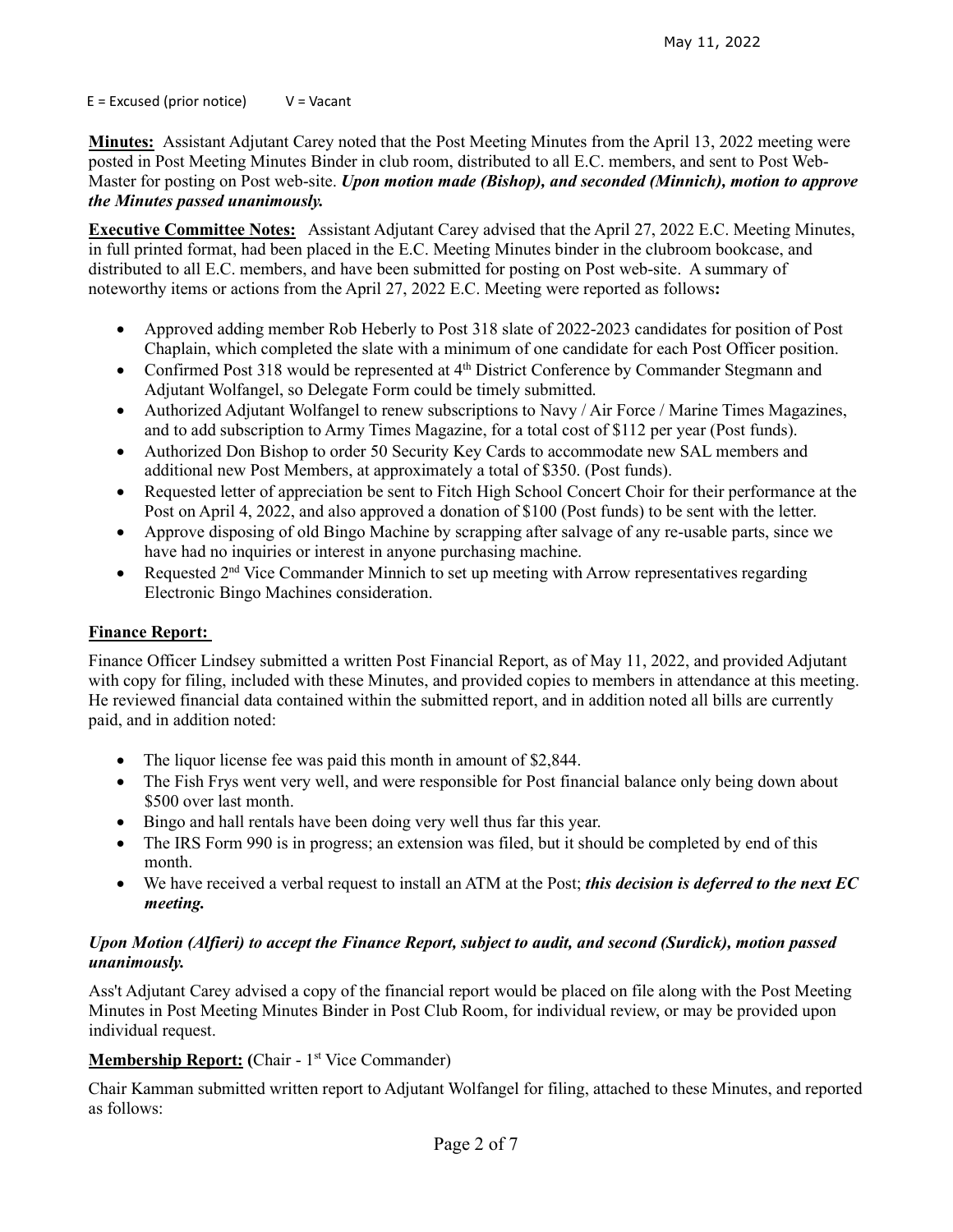- Our membership is now 176, thanks to 1 new member and 1 transfer in since our last meeting.
- 5 members have still not renewed; their access cards have not yet been canceled.
- 12 members whose dues was pre-paid by the Post have still not yet paid their dues. *The matter of issuing new membership cards to them will be deferred to the next EC meeting.*
- 9 members with May birthdays were recognized.

Post Activities Report: (Chair - 2<sup>nd</sup> Vice Commander).

Chair Minnich reported as follows:

- Calendar is up to date as well as the webpage.
- The next social event is a cookout on June 18.

 **Adjutant Reports and Correspondence:** Assistant Adjutant Carey advised following correspondence of consequence and interest to Post members, or requiring Post action, were received since last meeting:

Correspondence Received:

- 4th District Newsletter (May 2022 Issue) *[Placed in 4th District Newsletter Binder],* which contained:
	- Messages from 4<sup>th</sup> District Commander, 1<sup>st</sup> Vice Cmdr, 2<sup>nd</sup> Vice Cmdr.
	- \* Info on Post 460 Annual Car Show Sat. 7/30/22. *Posted on BB*.
	- \* Gift for Yanks Campaign *SAA Caskey confirmed the Post will make its contribution at the May 15 District Conference.*
	- \* Info on Dept of Ohio Golf Outing  $(7/30 31)$  and  $4<sup>th</sup>$  Dist Golf Outing (8/14): Posted on BB.
	- \* Info on 4th District Bowling Tournament (11/26)*: Posted on BB.*
	- \* Info on Greater Cinti Women's A.L. Post  $644$  " $75<sup>th</sup>$  Anniversary / Open House" Sun  $(5/22)$ :

## *Posted on BB.*

- Received recognition Medallion for Post 318's 2021 participation contribution of \$500 (C.I. Funded) to A.L. Legacy Scholarship Program: *Placed on Post's Legacy Scholarship Award Plaque in clubroom.*
- Email from Dept of Ohio Regarding "Fraudulent Email Solicitations". *Posted on BB.*
- Donation Acknowledgment for \$25 (C.I. funded) contribution to Memorial Day Foundation's "Memorial Day Wreath Program". *Posted on BB*.
- Info from Clermont Senior Services, regarding open positions for full-time or part-time drivers and schedulers for their Transportation System. *Posted on BB.*
- Donation Acknowledgment from Joseph House for \$100 contribution (C.I. funded) for "Hole Sponsor" for Annual Golf Outing. *Posted on BB*.
- List of 4<sup>th</sup> District Sponsored Upcoming Activities. *Posted on BB*.
- Correspondence regarding Boy Scouts of America Bankruptcy Case. *Forwarded to Cmdr Stegmann.*
- Petition to keep Chillicothe VA Medical Center open. *Sent to all EC members; will forward via email to anyone wishing to sign the electronic petition.*
- Dept. of Ohio Convention Package containing:
	- o Date: July 1-3, 2022
	- $\circ$  Location: Hilton Cincinnati Netherland Plaza. Housing reservations by May 29, \$135 + tax, directly through the hotel.
	- o Post 318 entitled to up to 3 delegates and 3 alternates based upon membership numbers, to be designated by June 17. *The delegate issue referred to EC.*
	- o Convention Call and rules.
	- o Resolutions to be presented: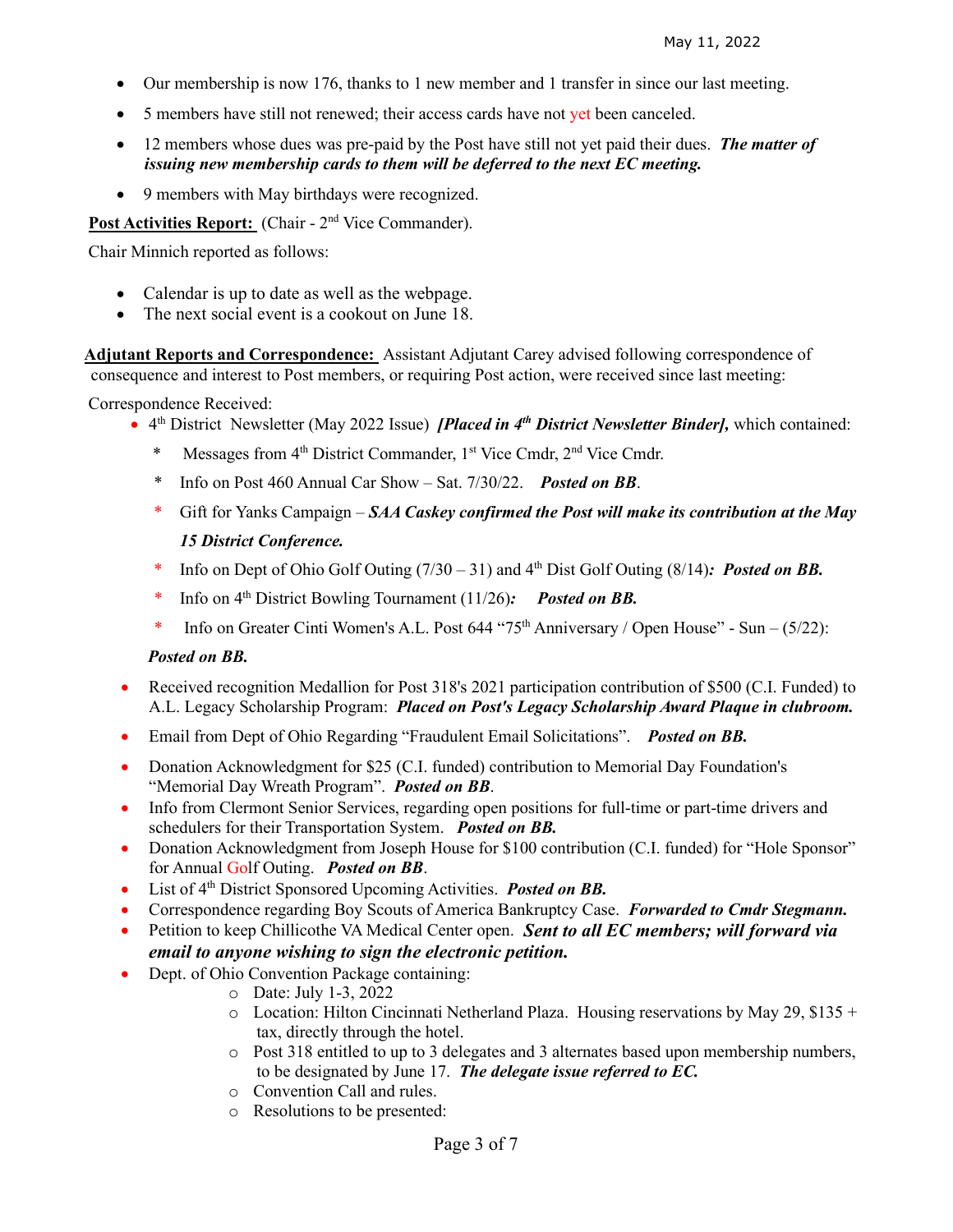- i. #21-02: Minimum members in a post to hold a charter from current 25 to 15 members
- ii. #21-09: Change delegate strength from current 1 per 25 and 2 per 66, to 1 per 15 and 2 per 60, depending on passage of #21-02
- o Schedule of convention activities and meetings.
- o Opportunity for advertising in convention program (Name only \$20, business card \$30, half-page \$50) *This issue referred to EC.*
- o Copies of AL Constitution and By-Laws (Revised July 2022) *Copies of information relative to: Convention logistics, Convention call, registration, event schedule, housing, and resolutions posted on BB. Copies of other items can be obtained by requesting from Adjutant.*
- Card from Frank Nitz's daughter received by Chaplain Porter, thanking the Post for the support, honor, and recognition of her father received over the years, and hoping the log of his Antarctic trip recently donated to the Post is well received. *The card will be posted on BB; the log is on display in the clubroom bookcase*.
- Card from Susan Caskey thanking the Post for the donation to Forest-Aires Women's Chorus concert. *Posted on BB.*

Outgoing Correspondence:

- Contribution Acknowledgment to Member Eugene Sawka for \$50 donation in memory of Adam Sears.
- Contribution Acknowledgment to Member Charles Cleves for \$100 donation in memory of Adam Sears.
- List of deceased 2021 Post 318 members sent to Ohio Senator Steve Wilson for preparing of Veteran Honor Program recognition to be presented at 2022 Post 318 Award and Recognition Program on July  $16<sup>th</sup>$ .
- Submission of Post 318's Charter Application for an SAL Squadron 318. Application was submitted with 21 Chartering members.
- 4th District Convention Registration Form Post 318 Delegates (Cmdr Stegmann & Adjutant Wolfangel) timely submitted prior to May  $6<sup>th</sup>$  Deadline.

**Chaplain's Report:** (VAVS Chair - Chaplain):

Chaplain Porter gave his report on ill and recuperating Post members and their families.

## **Committees and Liaison Reports:**

• **Americanism Committee:** (Chair – VACANT).

Chaplain Porter reported:

- Buckeye Boys State/Girls State: 4 of the 5 girls have done orientation; he is scheduling the orientation for the 2 boys. A refund of \$300 is requested for the third boy, who withdrew.
- 4 Legion Scholarship Applications have been received and have been reviewed. All the presentations were excellent, so 4 \$750 scholarships are being awarded, and letters have been sent to their schools inquiring how to deposit the funds into the education accounts of the students.
- **Community Support & Recognition Committee:** (Chair VACANT).

Adjutant Wolfangel noted again that the  $4<sup>th</sup>$  District Law & Order Awards will be presented at the  $4<sup>th</sup>$ District Conference on May 15.

• **Service, Veterans Affairs, Economic & Legislation Committee:** (Chair - Service Officer)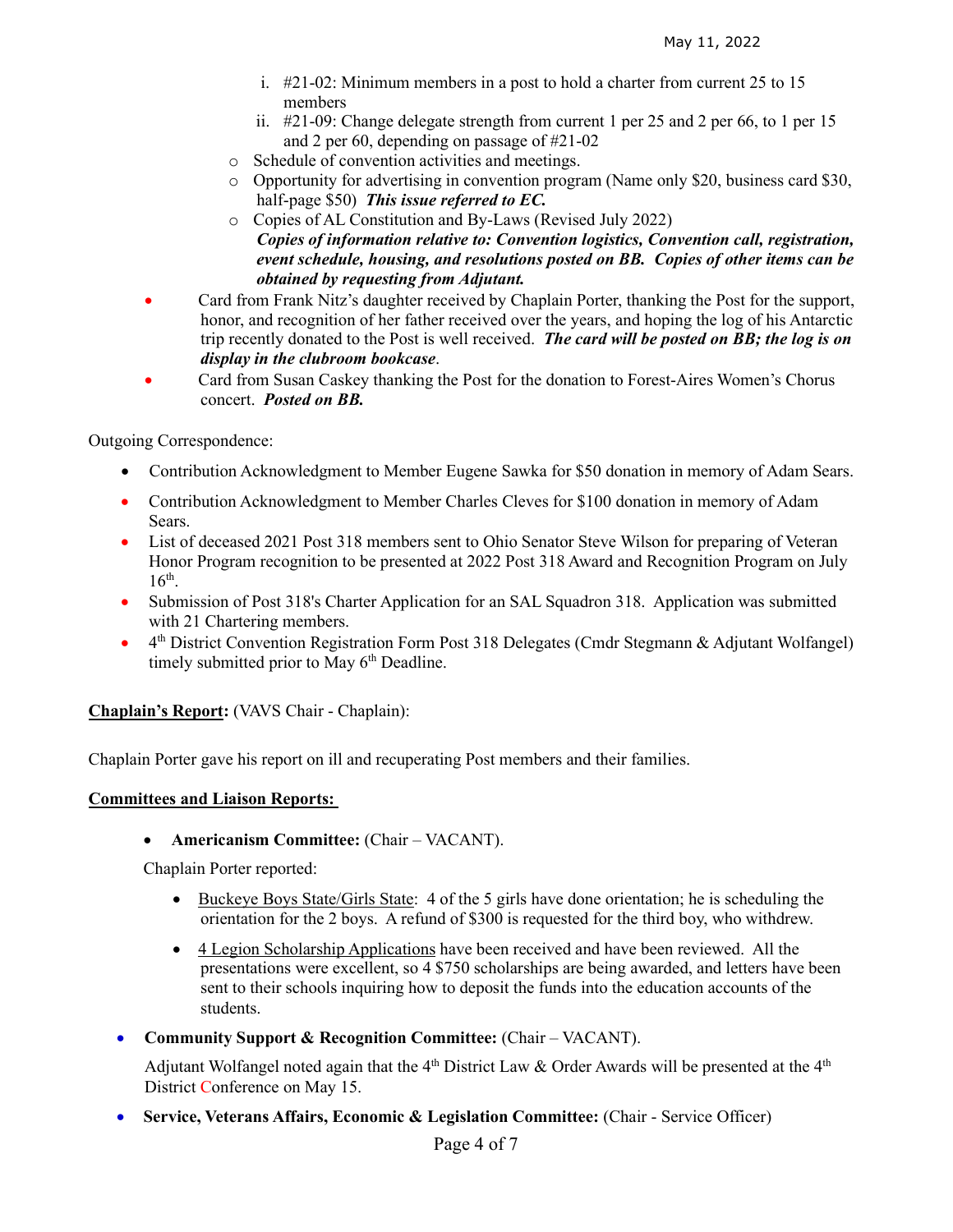No report.

• **VAVS Coordination Committee:** (Chair Chaplain Porter)

Porter advised there is still no scheduling of VAVS activity.

• **Bingo Committee** (Chair Ed Sears)

Chair Sears expressed thanks to all the volunteers who help setting up and running bingo. There were 3 bingo weeks in April, providing \$2,600 to the Post and \$1,044 to CI. Refer to the bingo report filed with the EC Minutes for April.

Both weeks of bingo in May so far have been very good.

The old bingo console is being disassembled, and he offered to members any components being scrapped, other than the blower motor and the camera. The Facebook page has been marked SOLD.

With Randy scheduled for surgery next month, Ed is continuing the appeal for volunteers.

## • **Fund-Raising Committee**: (Chair – VACANT).

Adjutant Wolfangel provided an update on "Karaoke Thursdays" Event:

The last 2 weeks have been disappointing, having 7-17 people in the last two weeks, compared with 27 before. Still have 2 weeks left of the trial period. The decision whether to continue will be on the EC agenda for this month.

## • **Event Coordination Committee:** (Chair – Ken Knight)

No report.

• **House Committee:** (Chair – Bob Alfieri).

Chair Alfieri reported:

- The Health Department has been contacted for kitchen training dates.
- Tammy, of our caterer, "At Your Service Now", has reported several of her supplies have been taken from the refrigerators; we must respect her utensils, supplies, etc. Kamman noted he is placing signs on the refrigerators designating the caterer's areas.
- The compressor for the walk-in is down again, likely under warranty; better ventilation and replacing the compressor with a bigger one are being studied.
- He plans to replace unreliable toilets, 2 at a time.
- He is looking into having SAL lead the parade.

1<sup>st</sup> Vice Kamman gave an update on work done on the Post wiring and switches.

• **Public Relations / External Communications Committee:** (Chair – Adjutant).

Adjutant Wolfangel reported media releases were prepared and sent out regarding weekly Karaoke Events and Post Memorial Day Activities.

• **Internal Communications Committee:** (Chair 2<sup>nd</sup> Vice or Joe Dubois)

Don Bishop reported the status of the Post Business Plan review.

Editor Dubois confirmed the contributions for the newsletter are due to him by May 29.

• **Uniformed Ceremonies Committee:** (Chair - Sgt.-At-Arms):

Chair Caskey reported:

He made two deliveries of clothing and food items to Joseph House.

Page 5 of 7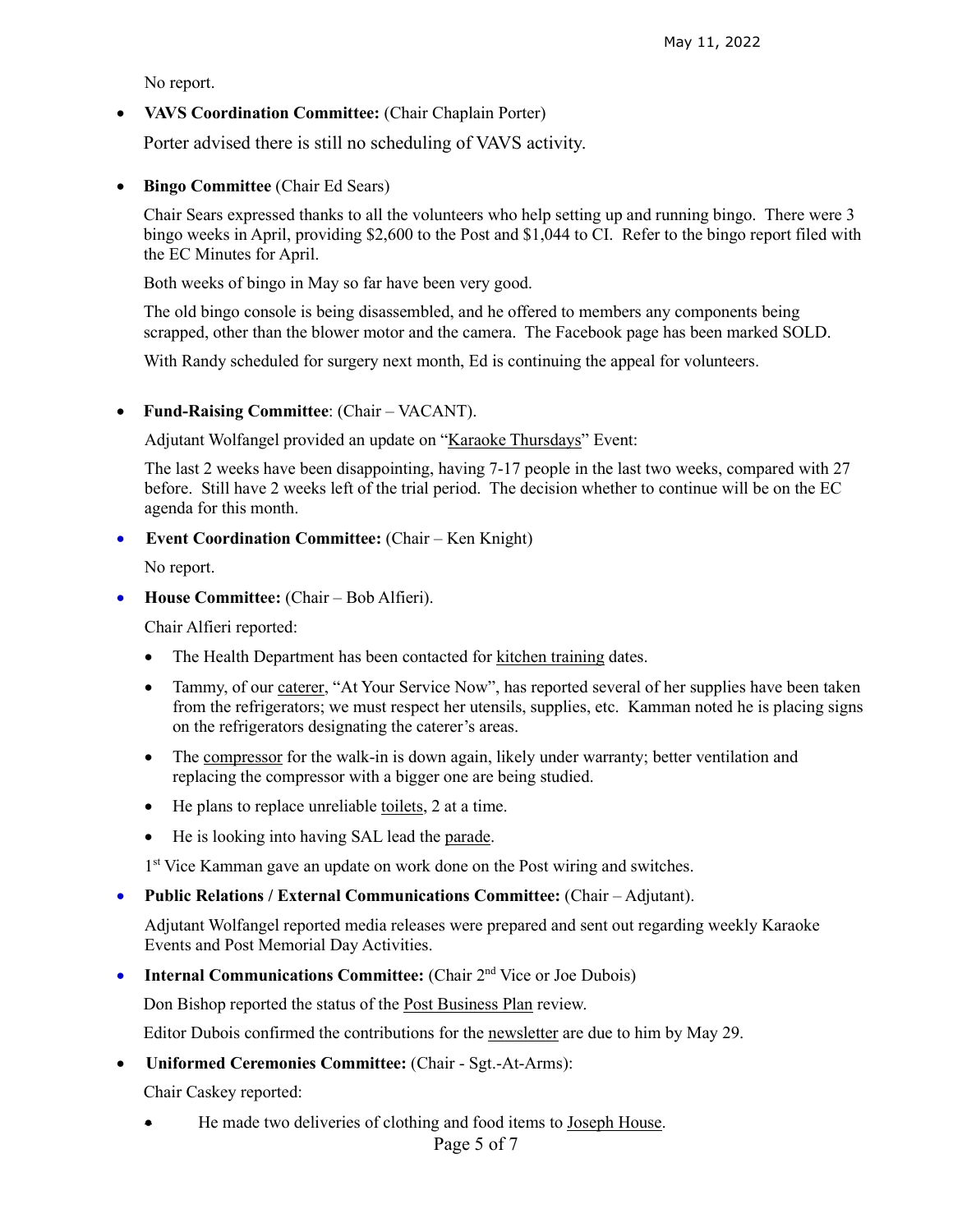- Gift to the Yanks . Noted last chance for donations was tonight, as the check, including the CI contribution, will be prepared tonight for presentation at 4<sup>th</sup> District Conference on May 15<sup>th</sup>.
- He reported 15 members have signed up to participate in the Memorial Day breakfast at 7:30 at the Post, and 14 for the cemetery ceremonies. Additional signups are welcome. He is calling for a bugler to volunteer.

• **Charities, Inc. Committee**: (Chair Don Bishop)

Chair Bishop reported the following:

- C.I. Financial Report was provided (prepared by C.I. Treasurer Walt Geil). Copy of provided report to be filed with these Minutes in Post Meeting Minutes binder.
- Forest Hills Schools will participate in our Poppy Day event; the materials will be delivered to the schools starting tomorrow it will start on May 16, and run for 3 days; there will be 6 veterans at the schools on May 19 to collect the donations and distribute poppies. There will be no public Poppy Day event this year.

Walt Geil noted the Ohio Attorney General's Annual Charitable Registration Report has been filed, and the IRS Form 990 for CI has been filed.

• **Capital Projects (If any):** (Chair **-** ):

None.

• **Marketing Committee:** (Chair **-** Kirk Minnick**)**:

Chair Minnick reported the next meeting is May 18, 2022, at 7:00 PM.

Adjutant Wolfangel noted the Halloween and New Year's Eve events (live band dances) will be fund raisers, open to the public. The Halloween event will be held jointly with SAL. SAL intends to conduct the NYE event to raise funds to contribute to the Post.

# • **Hamilton County Council (HCC) Report / Items:**

No report.

# • **4th District Report / Items**:

Adjutant Wolfangel reminded about the 4<sup>th</sup> District Conference May 15 at Post 72; the 4<sup>th</sup> District's Law Enforcement Officer of the Year and the Firefighter of the Year awards will be presented. The Post Conference delegates will be Adjutant Wolfangel and Commander Stegmann.

## • **Dept. of Ohio Report / Items:**

Adjutant Wolfangel reminded about the Dept. of Ohio Convention July 1-3 at the Hilton Cincinnati Netherland Plaza; *our representation will be discussed at the next EC meeting*.

## • **Old Business:**

1<sup>st</sup> Vice Kamman reported:

- He and Kirk are making progress learning how to program the <u>new electronic sign</u>.
- All the security cameras are installed except the rear outside of the building. They record motion and can save about 30 days of video. *Notices of the use of security cameras will be posted in the building and included in rental contracts.*

Adjutant Wolfangel read the slate of candidates for Post Officers for 2022-2023, as follows: